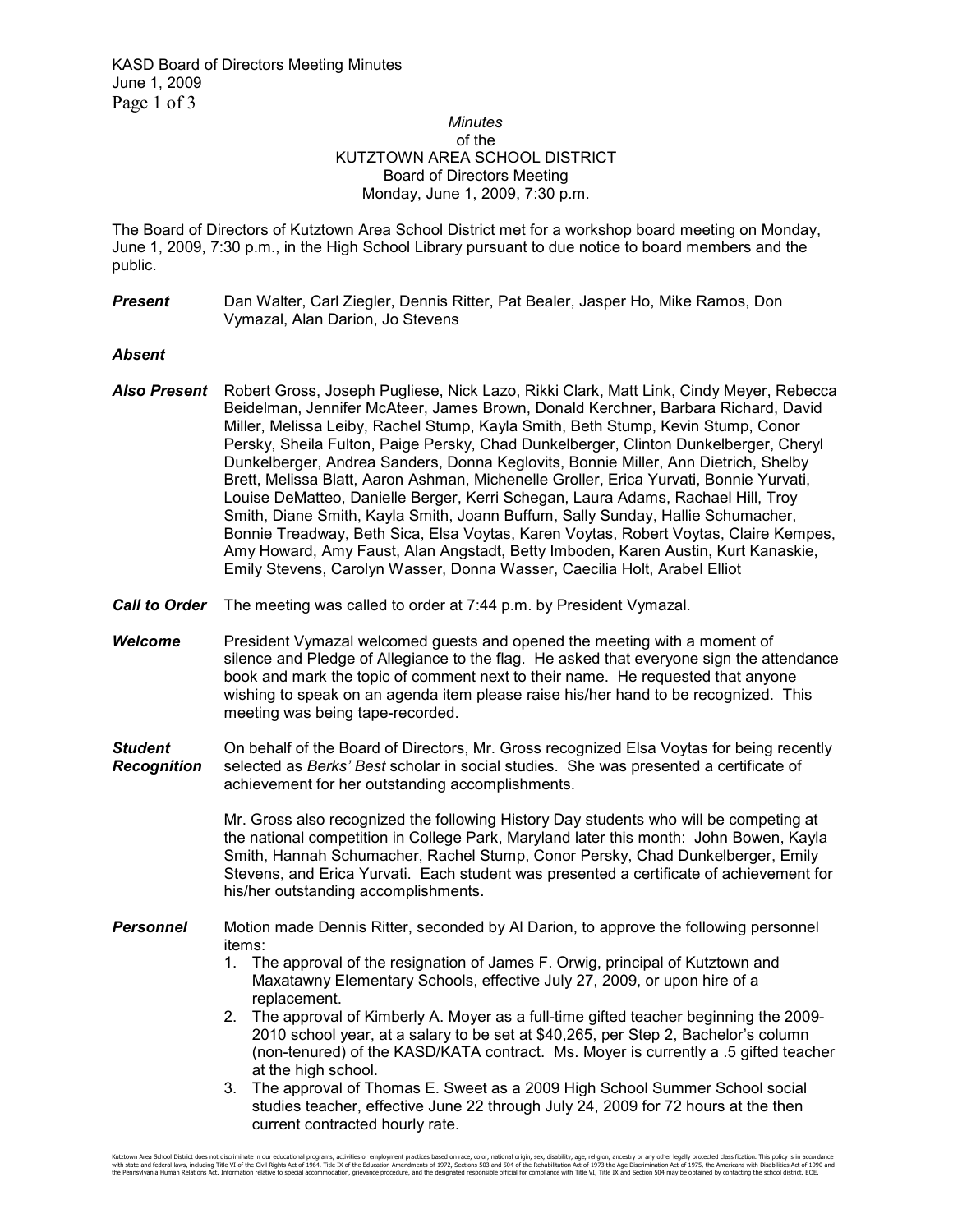KASD Board of Directors Meeting Minutes June 1, 2009 Page 2 of 3

| $\Gamma$ age $\angle$ 01 J          |                                                                                                                                                                                                                                                                                                                                                                                                                                                                                                                                                                                                                                                                                                                                                                       |
|-------------------------------------|-----------------------------------------------------------------------------------------------------------------------------------------------------------------------------------------------------------------------------------------------------------------------------------------------------------------------------------------------------------------------------------------------------------------------------------------------------------------------------------------------------------------------------------------------------------------------------------------------------------------------------------------------------------------------------------------------------------------------------------------------------------------------|
|                                     | 4. The approval of tenure for the following teachers, effective June 1, 2009, due to<br>completion of three (3) years of satisfactory teaching at Kutztown Area School District<br>and fulfillment of all requirements for tenure:<br>Kristen M. Lekitsky - Elementary School Special Education Teacher<br>Jennifer L. Reis - Middle School Science Teacher<br>Bonita L. Treadway - Elementary School Nurse<br>The approval of Julie A. Stricker as Administrative Assistant for Transportation and<br>5.<br>Information Technology, effective July 1, 2009, at a hourly rate of \$14.65.<br>Yes 9<br>Absent 0<br><b>Roll call vote:</b><br>No 0<br><b>Motion carried.</b><br>All Personnel were Approved Pending the District's Receipt of All Mandated Credentials. |
|                                     |                                                                                                                                                                                                                                                                                                                                                                                                                                                                                                                                                                                                                                                                                                                                                                       |
| <b>Conference</b><br><b>Request</b> | Motion made by Pat Bealer, seconded by Dan Walter, to approve the conference request<br>for Betty L. Imboden to attend the National History Day Competition to be held June 14-<br>18, 2009 in College Park, MD, at a cost of \$479.48.<br>Absent 0<br>Roll call vote:<br>Yes 9<br>No 0<br><b>Motion carried.</b>                                                                                                                                                                                                                                                                                                                                                                                                                                                     |
|                                     | Sale of Van #7 Motion made by Pat Bealer, seconded by Jo Stevens, to approve the sale, via sealed bid<br>to the highest bidder, Van #7, a 1995 Dodge omnibus with 149,102 miles.<br><b>Roll call vote:</b><br>Yes <sub>9</sub><br>$No$ $0$<br>Absent 0<br><b>Motion carried.</b>                                                                                                                                                                                                                                                                                                                                                                                                                                                                                      |
| <b>Renewal</b>                      | Laptop Lease Motion made by Dennis Ritter, seconded by Michael Ramos, to approve the renewal of a<br>four (4) year lease with Apple, Inc. for 700 laptop computers.<br>Yes 6<br>No 3 (Bealer, Ho, Walter)<br>Absent 0<br><b>Roll call vote:</b><br>Motion carried.                                                                                                                                                                                                                                                                                                                                                                                                                                                                                                    |
| <b>Discussion</b><br><b>Items</b>   | 2009-2010 Budget                                                                                                                                                                                                                                                                                                                                                                                                                                                                                                                                                                                                                                                                                                                                                      |
|                                     | Motion made by Jasper Ho, seconded by Dennis Ritter, to give direction to the<br>administration to ask the Kutztown Area Teachers' Association (KATA) permission to<br>reduce teacher pay increases to 1-2%, instead of the negotiated 4.2%.<br><b>Roll call vote:</b><br>Yes 1 (Ho)<br>No 7<br>Absent 0<br>Abstain 1 (Walter)<br><b>Motion not carried.</b>                                                                                                                                                                                                                                                                                                                                                                                                          |
| <b>Public</b><br><b>Comment</b>     | Louise DeMatteo and Ann Dietrich publicly thanked Jim Orwig for his outstanding<br>leadership to help Kutztown Elementary School and Maxatawny Elementary School run<br>smoothly and his tireless effort with faculty and staff, over the past four years, to provide<br>the best possible education for the students.                                                                                                                                                                                                                                                                                                                                                                                                                                                |
|                                     | Kevin and Beth Stump requested further information on the high school and middle<br>school gifted programs and how Ms. Moyer's position increasing from part-time to full-<br>time will impact the gifted program and the budget.                                                                                                                                                                                                                                                                                                                                                                                                                                                                                                                                     |
|                                     | Betty Imboden thanked the Board for supporting National History Day over all these<br>years. Ms. Imboden also stated her concern on how her vacant position will be handled<br>next year after she retires.                                                                                                                                                                                                                                                                                                                                                                                                                                                                                                                                                           |
|                                     | Caecilia Holt asked for the process of hiring a new elementary principal.                                                                                                                                                                                                                                                                                                                                                                                                                                                                                                                                                                                                                                                                                             |
|                                     | The following community members stated their comments, questions, and concerns on<br>elementary education reconfiguration: Melissa Leiby, Rachael Hill, Kurt Kanaskie, Laura<br>Adams, Amy Faust, and Melissa Nolte.                                                                                                                                                                                                                                                                                                                                                                                                                                                                                                                                                  |
|                                     | Kerri Schegan and Amy Howard stated their comments on the high school lease renewal<br>proposal.                                                                                                                                                                                                                                                                                                                                                                                                                                                                                                                                                                                                                                                                      |

Kutztown Area School District does not discriminate in our educational programs, activities or employment practices based on race, color, national origin, sex, disability, age, religion, ancestry or any other legally prote